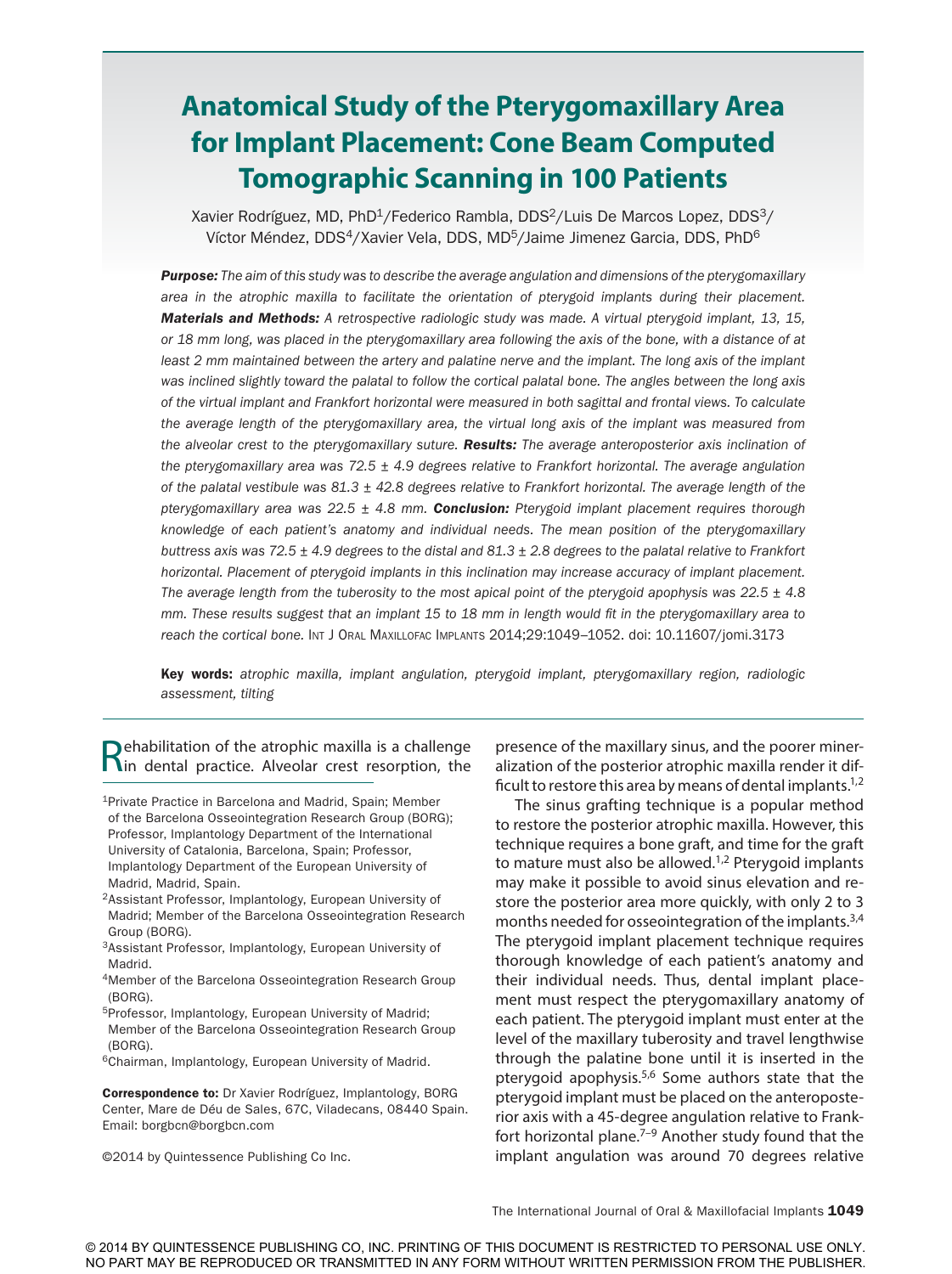

Fig 1 Coronal posterior view showing the implant in place with a safe distance of 2 mm to the palatine artery maintained.



Fig 2 Panoramic view showing the mesiodistal angulation of an 18-mm-long virtual implant in the pterygomaxillary area relative to Frankfort plane (*yellow line*). The distance from the alveolar crest to the most apical area of the pterygomaxillary buttress following the long axis of the implant is shown (*green*).



Fig 3 Frontal view showing the palatal angulation relative to Frankfort plane of the same virtual implant shown in Figs 1 and 2 in the pterygomaxillary area.

to Frankfort plane.<sup>10</sup> It would be interesting to do a radiologic study of the atrophic maxilla focusing on the dimensions and positioning of the pterygomaxillary buttress. To the authors' knowledge, no radiologic studies have yet described the bone column angulation of the pterygomaxillary region.

Therefore, the aim of this study was to determine the dimensions and the mean long axis angulation of the pterygomaxillary bone buttress relative to Frankfort plane through the use of cone beam computed tomography (CBCT) to help surgeons achieve more accurate pterygoid implant placement.

### MATERIALS AND METHODS

The material of this study consisted of CBCT examinations of the maxillae of patients who had been referred to a private office. Only adults with an atrophic posterior maxilla (ie, less than 10 mm between the bone ridge and the sinus floor in the molar region) were included. All molars had to be missing. Excluded were images that were unclear or incomplete, patients with any maxillary molars, and maxillae with more than 10 mm between the alveolar ridge and the sinus floor. In bilateral cases, one side of the maxilla was randomly selected for the measurements. A CBCT scanning unit (Alphad VEGA, Asahi Roentgen Industries) with a flatpanel detector was used. The exposure volume was set at 102 mm diameter and 102 mm height. The voxel size was 0.2  $\times$  0.2  $\times$  0.2 mm. The exposure volume was set at 0.4 mm. The scan was set at 80 kV and 5 mA, according to the manufacturer's recommendations. The occlusal plane of each patient was set parallel to the floor base using ear rods and a chin rest.

The digital files of the axial images were saved to a portable hard disk. The CBCT images were analyzed with software (Nemo Studio 11.3.0, Software Nemotec). Virtual pterygoid implants, 13, 15, or 18 mm in length, were placed in the pterygomaxillary area following the bone and keeping a distance of at least 2 mm between the artery and palatine nerve and the implant (Fig 1). The implant platform was placed at the crestal level and the implant apex was virtually inserted between the pterygoidal apophysis and the posterior sinus wall, as suggested by Tulasne<sup>5,6</sup> (Fig 2). The long axis of the implant was inclined slightly in the palatal direction to follow the cortical palatal bone. The same investigator performed all radiologic measurements. The following parameters were measured:

- On the panoramic view, anteroposterior axis implant angulation relative to Frankfort horizontal plane (Fig 2)
- On the buccopalatal axis (frontal view), implant angulation relative to Frankfort plane (Fig 3)
- The length from the tuberosity of the alveolar ridge to the most apical point of the pterygoid apophysis following the long axis of the virtual implant (Fig 2)

Descriptive statistics were performed using Excel 2011 (Macintosh version 14.2.3, Microsoft Corporation).

## RESULTS

Of the 268 CT scans available, only 100 (42 men and 58 women; mean age of 52 years and range from 35 to 72 years) were eligible for inclusion in the study, yielding an inclusion rate of 37.3%. Of the 100 pterygomaxillary

© 2014 BY QUINTESSENCE PUBLISHING CO, INC. PRINTING OF THIS DOCUMENT IS RESTRICTED TO PERSONAL USE ONLY. NO PART MAY BE REPRODUCED OR TRANSMITTED IN ANY FORM WITHOUT WRITTEN PERMISSION FROM THE PUBLISHER.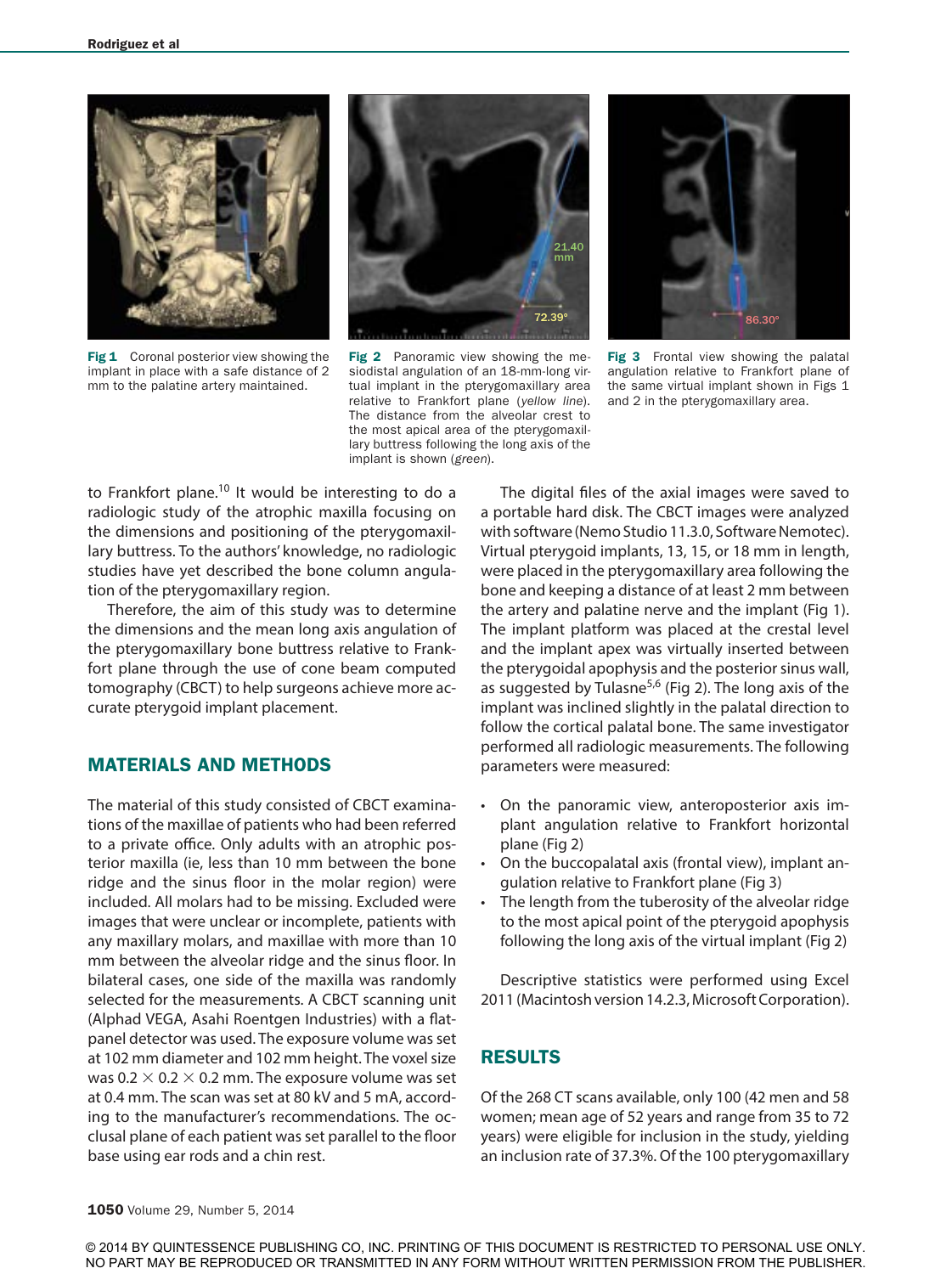areas scanned, 57 were on the left side and 43 were on the right side.

Of the 100 included areas, an 18-mm-long virtual implant could be fixed in 72 cases (72%). A 15-mm-long virtual implant could be placed in 19 patients (19%), and a 13-mm-long virtual implant could be fixed in 9 cases (9%). The average anteroposterior axis (sagittal view) implant angulation of the pterygomaxillary area was 72.5  $\pm$  4.9 degrees relative to Frankfort plane (Fig. 4). The buccopalatal axis (frontal view) average angulation was 81.3  $\pm$  2.8 degrees relative to Frankfort plane (Fig 5). The average bone column length following the long axis of the implant was  $22.5 \pm 4.8$  mm (Fig 6).

#### **DISCUSSION**

Pterygoid implant placement requires thorough knowledge of the unique anatomy of each patient. Some authors have suggested that a pterygoid implant must be placed on the anteroposterior axis (sagittal view) with a 45-degree angulation relative to Frankfort plane.<sup>7-9</sup> Other authors recommended placing the pterygoid implant vertically, with an angulation of about 70 degrees on the anteroposterior axis.<sup>10–16</sup> The implant angulation recommended by those authors would allow an implant to fit completely within the pterygoidal bone and at the same time to imitate the angulation of the molars.<sup>17</sup> The results of the present study agree with these studies. In the present study, the average anteroposterior axis (sagittal view) angulation of the pterygomaxillary area was 72.5  $\pm$  24.9 degrees relative to Frankfort plane. The average anteroposterior angulation of the maxillary second molars is approximately 75 degrees relative to Frankfort plane.<sup>17</sup> Thus, an angulation of 70 degrees relative to Frankfort plane could minimize potential horizontal forces over the implant rehabilitation.<sup>8</sup> In addition, the results of the present study are consistent with the findings of Yamakura et al.<sup>12</sup> The small standard deviations seen in the present study suggest that there are few differences in anteroposterior angulation (sagittal view) of this region among different patients.

In the present study, the buccopalatal axis (frontal view) average angulation was  $81.3 \pm 2.8$  degrees relative to Frankfort plane. Several authors have suggested placement of the implant in a buccal direction about 75 to 80 degrees relative to Frankfort plane and to the sagittal view.<sup>5,6,13-16</sup> The results of this study were consistent with this approach. The small standard deviations seen in the present study suggest that there are few differences in the buccopalatal angulation (frontal view) of this region among different patients. Most of the palatine bone is made up of compact bone tissue. The angulation of the implant axis toward the palatine bone would allow the use of the palatal cortical bone



Fig 4 Scatter plot of the anteroposterior axis (sagittal view) angulation relative to the Frankfort plane.



Fig 5 Scatter plot of the buccopalatal axis (frontal view) angulation relative to the pterygomaxillary vertical bone.



Fig 6 Scatter plot of the length from the tuberosity alveolar ridge to the pterygoid apophysis.

to achieve good primary stability, which would also improve bone-implant contact.

In the present study, the bone column average length was  $22.5 \pm 4.8$  mm. The authors who described this technique stated that, in 80% of their patients, an implant at least 13 mm long could be placed.<sup>5,6</sup> The results of the present study considered the placement of a 13- to 20-mm implant, following the examples of the aforementioned studies. The width of the pterygomaxillary suture is influenced by the pyramidal apophysis of the palatine bone. Thus, the pterygomaxillary suture in its lower half consists of three different structures: the maxillary tuberosity, the pyramidal apophysis of